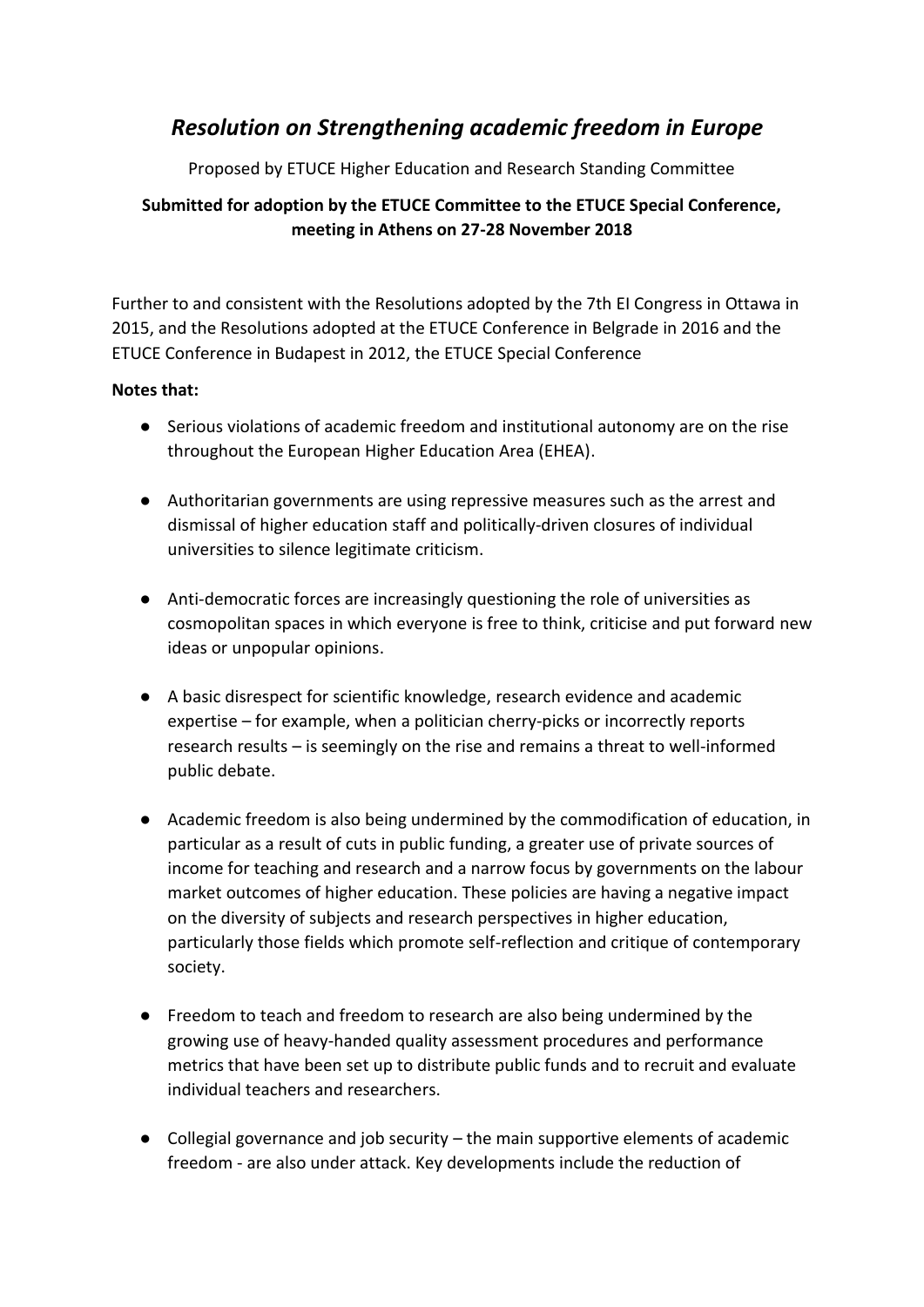academic staff on higher education governing bodies and the growth of fixed-term and precarious contracts.

 $\bullet$  The 2018 EHEA Paris Ministerial conference states<sup>1</sup> that fundamental values, including academic freedom and integrity, institutional autonomy, participation of students and staff in higher education governance, and public responsibility for and of higher education, 'form the backbone of the EHEA'.

### **Reaffirms that:**

 $\overline{a}$ 

- A key purpose of higher education and research should be to serve the public interest through extending knowledge and fostering critical thinking in expression in staff, students and society;
- Academic freedom is essential in achieving these goals and to the development of democratic life;
- Institutional autonomy, collegial governance and job security are vital elements in protecting academic freedom;
- Institutional autonomy, however, should not be used by higher education institutions as a pretext to limit the rights of higher education staff.

### **Therefore, calls on ETUCE and its member organisations:**

- To campaign for better constitutional or legislative protection of academic freedom at the European, national and institutional level;
- To campaign for meaningful staff and student participation on higher education governing bodies and for decent, secure contracts of employment;
- To hold national governments throughout the EHEA accountable for the implementation and respect of principles and international standards as defined by the *UNESCO 1997 Recommendation concerning the Status of Higher-Education Teaching Personnel<sup>2</sup>* and the *Council of Europe 2006 recommendation (1762) on Academic freedom and university autonomy<sup>3</sup>* ;
- To ensure that higher education leaders and university rectors are accountable for upholding academic freedom, including on issues relating to collegial governance and security of employment;
- To publicise the *1997 UNESCO Recommendation concerning the Status of Higher-Education Teaching Personnel* and to consider using the allegations process overseen

<sup>&</sup>lt;sup>1</sup> Paris Communique[: http://www.ehea2018.paris/Data/ElFinder/s2/Communique/EHEAParis2018-](http://www.ehea2018.paris/Data/ElFinder/s2/Communique/EHEAParis2018-Communique-final.pdf) [Communique-final.pdf](http://www.ehea2018.paris/Data/ElFinder/s2/Communique/EHEAParis2018-Communique-final.pdf)

<sup>&</sup>lt;sup>2</sup> [http://portal.unesco.org/en/ev.php-URL\\_ID=13144&URL\\_DO=DO\\_TOPIC&URL\\_SECTION=201.html](http://portal.unesco.org/en/ev.php-URL_ID=13144&URL_DO=DO_TOPIC&URL_SECTION=201.html)

<sup>3</sup> <http://assembly.coe.int/nw/xml/XRef/Xref-XML2HTML-en.asp?fileid=17469&lang=en>